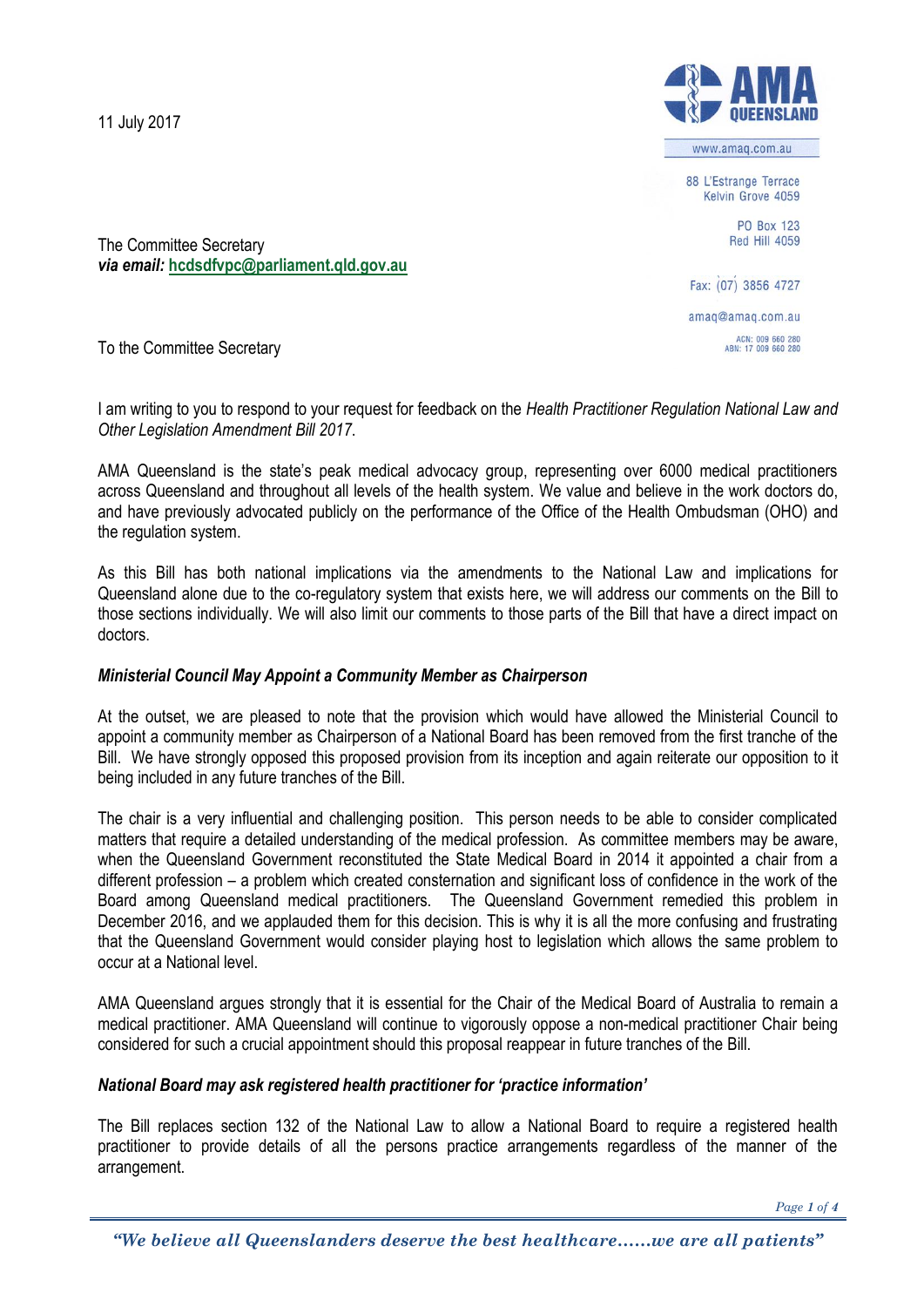AMA Queensland agrees with the general principle that if a practitioner has conditions placed on them and their practice in Hospital A, then patients in Hospital B should be afforded similar and appropriate protection. For this reason, we support the intent of these amendments. However, this should be limited to the specific conditions placed upon the practitioner and not to other aspects of their practice.

## *Mandatory Reporting*

-

Committee members may be aware that the issue of suicide amongst members of the medical profession has been brought to the fore in recent months with the tragic death of Dr Andrew Bryant and the story of a junior doctor who wrote of losing three colleagues to suicide within the space of a year<sup>1</sup>.

The DLA Piper Report into Doctors Health Programs highlighted that, despite having a high level of health literacy, doctors have difficulty accessing health care.<sup>2</sup> Although mandatory reporting was introduced to be a patient protection, it has created a barrier to doctors accessing medical treatment from general practitioners and psychiatrists. This is a direct result of doctors fearing being mandatorily reported and ruining their career. This creates an unfortunate yet unique position for health practitioners in that they cannot access treatment without fear of being reported.

AMA Queensland has long advocated for a change to Queensland's mandatory reporting laws, beginning with the release of Part Two of our *Health Vision* in 2015, in which we advocated that Queensland enact the same exemption to its mandatory reporting laws as that which operates in Western Australia.

In Western Australia, when a health practitioner forms a reasonable belief of impairment in the course of providing health services to another health practitioner or student, they are not required to mandatorily report that person.<sup>3</sup> It should be noted that this does not prevent them or others, such as fellow practitioners, hospital staff or management, from making a voluntary report if they believe there is a danger to patients. This amendment to mandatory reporting received support from all the major political parties in Western Australia, and allows a health practitioner to see a general practitioner or psychiatrist and get help for their condition without fearing that the treating doctor will report them.

AMA Queensland believes it is crucial to have healthy doctors and that this leads to healthier patients. Although this Bill does not make any amendment to mandatory reporting laws in Queensland or other jurisdictions, we would like to take this opportunity to suggest that the next tranche of the Bill amends these laws to provide the same exemption to that which exists in Western Australia.

<sup>1</sup> http://www.smh.com.au/comment/three-of-my-colleagues-have-killed-themselves-medicines-dark-secret-cant-be-allowed-to-go-on-20170209 gu9crd.html

<sup>2</sup> DLA Piper (2014) *Report on Doctors Health Services*. Retrieved from http://www.medicalboard.gov.au/News/2014-04-10-media-release.aspx <sup>3</sup> Goiran, N et al (2014) Mandatory reporting of health professionals: The case for a Western Australian style exemption for all Australian practitioners. *Journal of Law and Medicine*, 22, 209-220. Available at http://www.abc.net.au/cm/lb/6118382/data/journal-of-law-and-ethicsarticle-data.pdf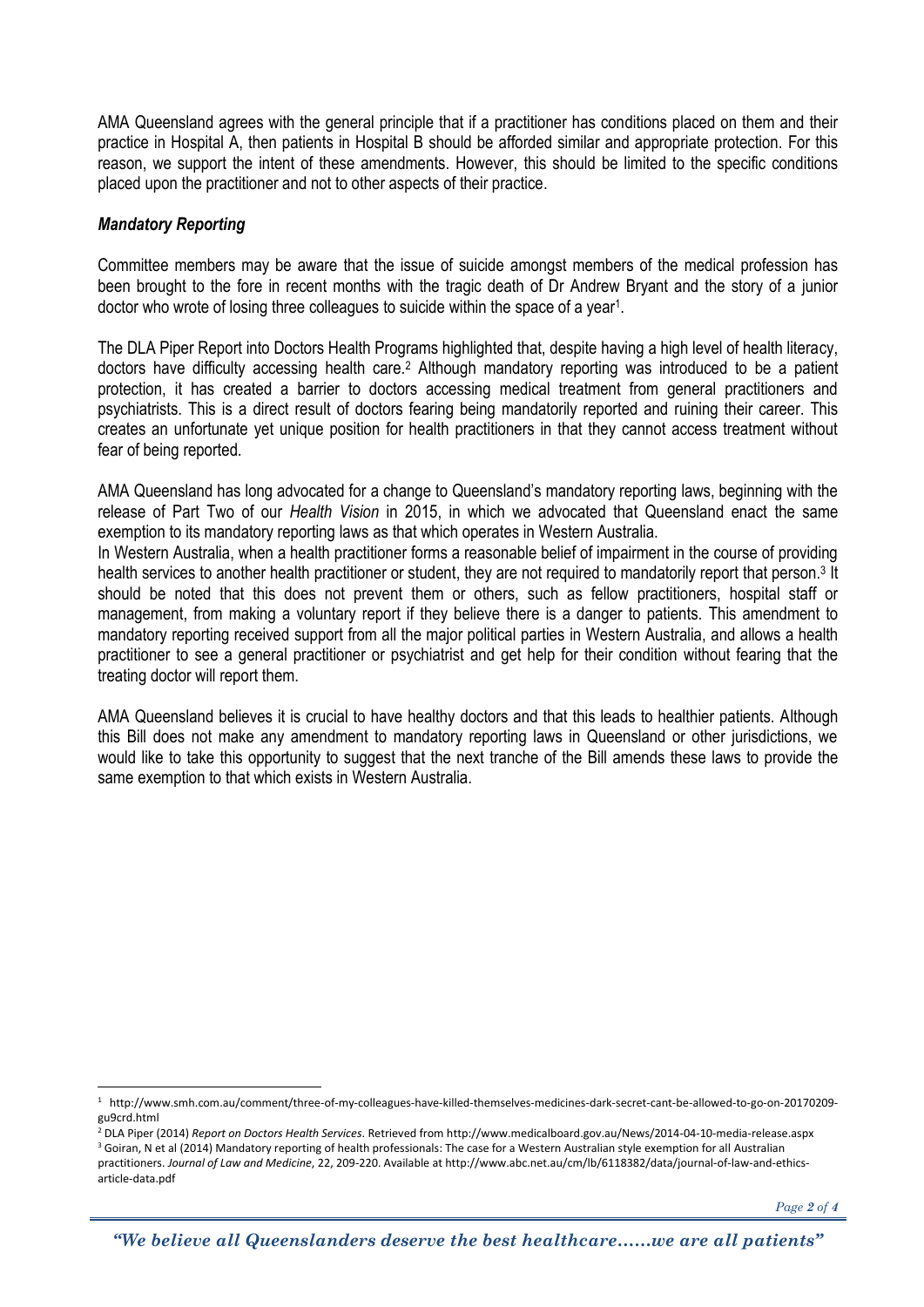## **Amendments to the Health Ombudsman Act 2013**

In regards to the amendments in this Bill which relate to the *Health Ombudsman Act 2013*, AMA Queensland offers the following feedback.

# *Enabling the Health Ombudsman to review his or her own decision to take immediate action under part 7 of the HO Act, on application by the practitioner or on the Health Ombudsman's own initiative*

AMA Queensland supports this amendment. It provides health practitioners with an additional review avenue when they have been made subject to an immediate action by allowing them to apply to the OHO to vary an immediate registration action for a review of its decision. However, the need for this amendment underscores why the veracity of a complaint needs to be more thoroughly determined before the OHO takes such a serious action.

## *Clarifying that after taking immediate action under part 7, the Health Ombudsman may continue an investigation already underway into the matter which gave rise to the immediate action, rather than starting a new investigation*

### AMA Queensland supports this amendment.

 $\overline{a}$ 

*Enabling a health service being investigated by the Health Ombudsman, and the relevant complainant (if any), to waive the right to receive three-monthly notice about progress of the investigation*

The Bill amends section 84 to allow a person to waive their right to receive a three monthly progress report, provided the waiver is given by written notice. The wavier will be given on a voluntary basis and only if the health service provider or complainant does not wish to receive the reports. The waiver will be able to be revoked at any time and in such a case, the person will recommence receiving progress reports.

AMA Queensland does not support this measure. Regular progress notices communicated to parties to a complaint is a crucial aspect of a health service complaints system which helps to instil public confidence. They also serve as an accountability measure for the OHO and should assist with complaints being resolved in a timely manner.

The inclusion of this amendment also runs counter to what is happening at a national level with AHPRA, who recently updated the Federal AMA on the results of a survey they conducted into their own notifications experience. AHPRA's survey revealed that while the vast majority of respondents felt that they understood the outcome and the reasons for the Medical Board of Australia's decision, many respondents did not feel that they were regularly updated on the progress of their notification. As a result, AHPRA is reviewing how and how often they update a practitioner. It is difficult to understand why the OHO would wish to seek ways in which it could reduce its communication when AHPRA has acknowledged that better and possibly more frequent communication is a preferred outcome.

During the inquiry into the performance of the OHO held by the Health, Communities, Disability Services and Domestic Violence Prevention Committee (HCDSDVPC) in 2016, the OHO's submission to the inquiry stated the issuing of these reports is a "considerable administrative burden. 4 " However our understanding from advice provided to us by the Health Ombudsman is that at least 50 of its investigations are, at time of writing, on hold. It is our view that the importance of ensuring that complainants and those complained about receive their three monthly updates and the accountability this creates for the OHO to complete investigations in a timely manner outweighs any administrative burden.

*Page 3 of 4*

<sup>4</sup> See p.10 of Annexure A in OHO Submission to HCDSDVPC Inquiry, <http://www.parliament.qld.gov.au/documents/committees/HCDSDFVPC/2016/PerformanceQHO/submissions/045.pdf>